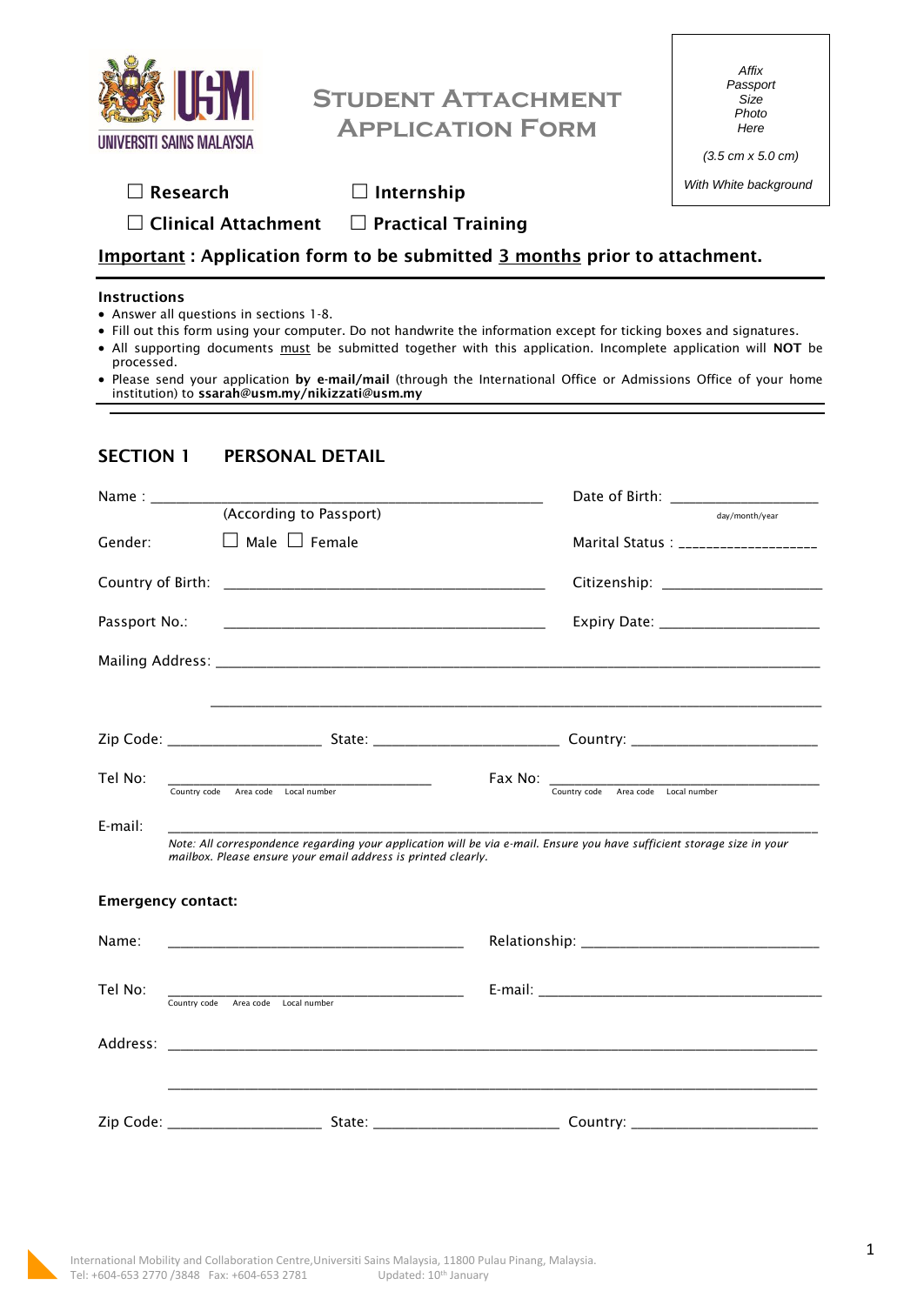## **SECTION 2 ACADEMIC RECORD**

|                                                            | Level of Study: $1 \square$ Undergraduate (Bachelor level)<br>$2 \Box$ Postgraduate (Master level) |                               |  |  |  |  |
|------------------------------------------------------------|----------------------------------------------------------------------------------------------------|-------------------------------|--|--|--|--|
|                                                            |                                                                                                    | $3 \Box$ Graduate (PhD level) |  |  |  |  |
| Year of Study: $\Box$ 1st $\Box$ 2nd $\Box$ 3rd $\Box$ 4th |                                                                                                    |                               |  |  |  |  |
|                                                            |                                                                                                    |                               |  |  |  |  |

Academic Transcript:

Please provide an up-to-date certified Academic Transcript showing all the subjects attempted, grades achieved (including failures) and an explanation of the grading system. Applicants who submit transcripts in a language other than English must provide an officially certified translation.

### **SECTION 3 PROPOSED ATTACHMENT PLAN**

| Field:                    |        | Location of Attachment : _____________________ |
|---------------------------|--------|------------------------------------------------|
| Duration:                 | months |                                                |
| Begins:<br>day/month/year |        | Ends:<br>day/month/year                        |

Please attach a Recommendation Letter from your Research Supervisor or Academic Advisor of your home institution and any additional information which you consider relevant to your attachment in USM to support your application.

#### **Supervisor Details:**

*Please provide details of the supervisor at your home institution.* 

*If you have already contacted a supervisor at USM, please provide the supervisor's details.*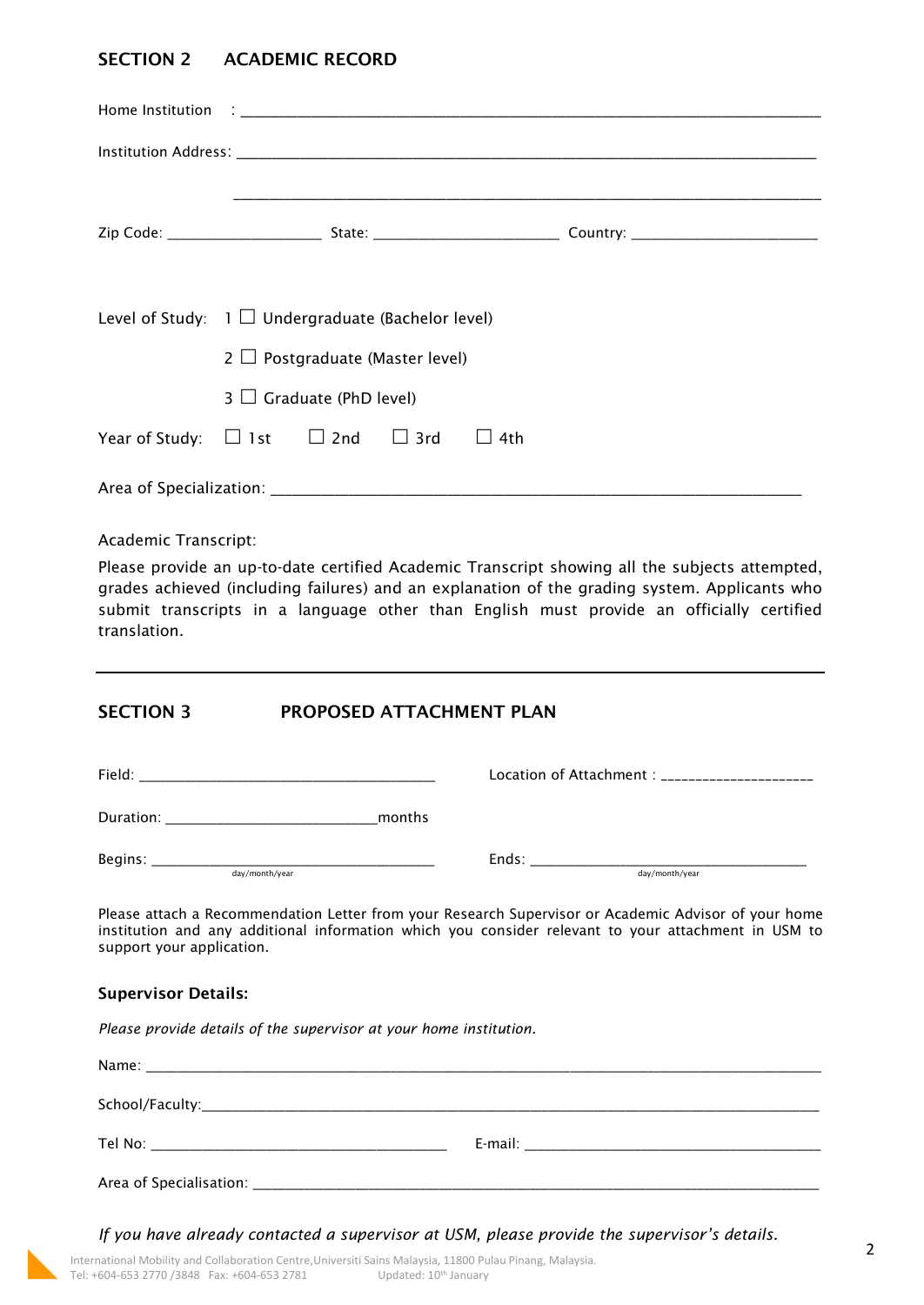| E-mail: The contract of the contract of the contract of the contract of the contract of the contract of the contract of the contract of the contract of the contract of the contract of the contract of the contract of the co |
|--------------------------------------------------------------------------------------------------------------------------------------------------------------------------------------------------------------------------------|
|                                                                                                                                                                                                                                |

Attach a Letter of Confirmation from the school of your attachment as a proof of acceptance for intended attachment period in USM.

#### **SECTION 4 FEE PAYMENT**

Payment of fees can be made in USM only. Once the process is complete, please send a copy of the receipt to IMCC.

#### **SECTION 5 ACCOMMODATION**

#### **Do you require on-campus housing request:**

 $1 \square Y$ es  $2 \square N$ o

(Twin sharing room with a common bathroom. There is no fixed meal plan but cafeterias are available in each hostel)

#### **SECTION 6 QUESTIONNAIRES**

Why did you choose to do your attachment at USM? (Tick  $\checkmark$  any 3)

- □ Academic reputation
- $\Box$  Academic disciplines offered
- $\Box$  Recommendation from USM agent or representative
- $\Box$  Recommendation by study abroad advisor / staff at your home institution

\_\_\_\_\_\_\_\_\_\_\_\_\_\_\_\_\_\_\_\_\_\_\_\_\_\_\_\_\_\_\_\_\_\_\_\_\_\_\_\_\_\_\_\_\_\_\_\_\_\_\_\_\_\_\_\_\_\_\_\_\_\_\_\_\_\_\_\_\_\_\_\_\_\_\_\_\_\_\_\_\_\_

- $\Box$  Recommendation by other students / friends
- □ Location of USM
- $\Box$  Other (please specify)